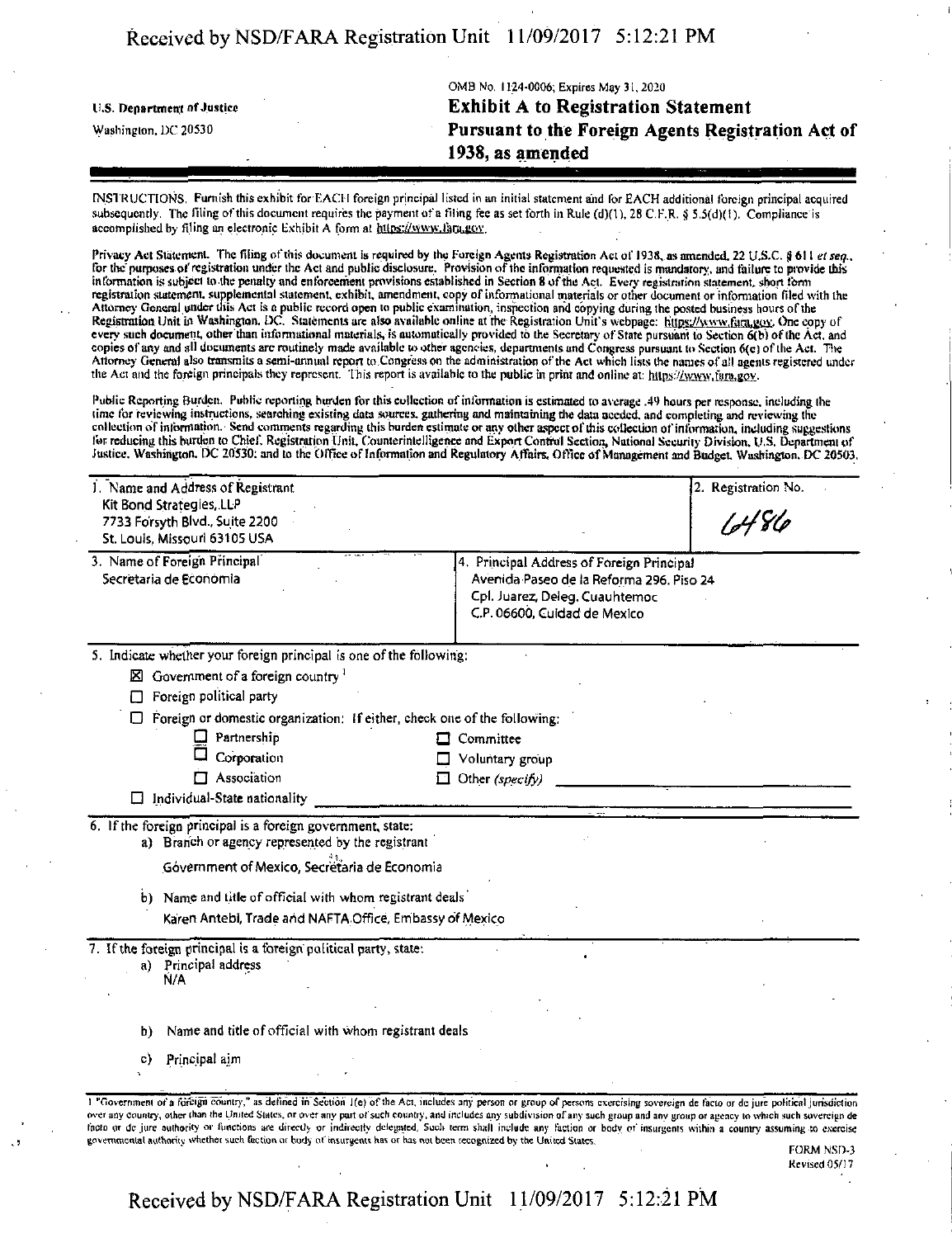# Received by NSD/FARA Registration Unit 11/09/2017 5:12:21 PM

8. If the foreign principal is not a foreign government or a foreign political party: a) State the nature of the business or activity of this foreign principal. N/A b) Is this foreign principal: Supervised by a foreign government, foreign political party, or other foreign principal  $Yes \cup No \Box$ Owned by a foreign government, foreign political party, or other foreign principal Yes  $\Box$  i-io  $\Box$ Directed by a foreign government, foreign political party, or other foreign principal Yes [ No  $\square$ Controlled by a foreign government, foreign political party, or other foreign principal Yes  $\Box$  No  $\Box$ Financed by a foreign government, foreign political party, or other foreign principal Yes  $\Box$  No  $\Box$ Subsidized in part by a foreign government, foreign political party, or other foreign principal  $Y$ es. No  $\square$ 

*9. Explain fully al! items answered "Yes" in Item 8(b)- (Ifadditional space is needed, a full insert page must be used)* 

10. If the foreign principal is an organization and is not owned or controlled by a foreign government, foreign political party or other foreign principal, state who owns and.controls it. N/A

|                                |                                                                                                                                                                                                                                                                                                                                                                        | <b>EXECUTION</b> |           |  |
|--------------------------------|------------------------------------------------------------------------------------------------------------------------------------------------------------------------------------------------------------------------------------------------------------------------------------------------------------------------------------------------------------------------|------------------|-----------|--|
|                                | In accordance with 28 U.S.C. § 1746, the undersigned swears or affirms under penalty of perjury that he/she has read the<br>information set forth in this Exhibit A to the registration statement and that he/she is familiar with the contents thereof and that such<br>contents are in their entirety true and accurate to the best of his/her knowledge and belief. |                  |           |  |
| Date of Exhibit A<br>11.3.2017 | Name and Title<br>Kenny C. Hulshof, Consultant                                                                                                                                                                                                                                                                                                                         |                  | Signature |  |
|                                | Received by NSD/FARA Registration Unit 11/09/2017 5:12:21 PM                                                                                                                                                                                                                                                                                                           |                  |           |  |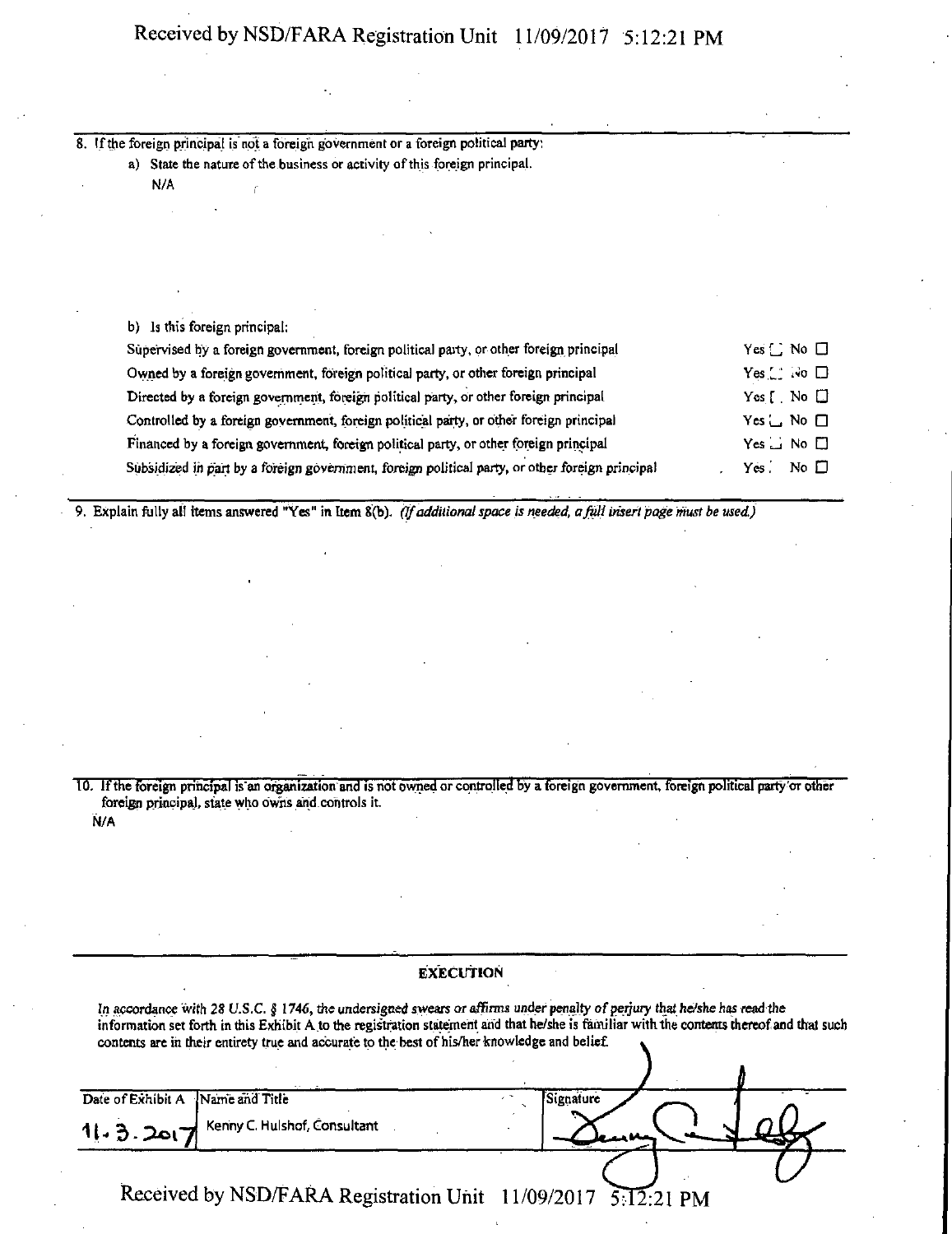# Received by NSD/FARA Registration Unit 11/09/2017 5:12:11 PM

OMB No. 1124-0004: Expires Mnw 31. 2020 **u.s. Department of .Justice Exhibit B to Registration Statement Washington, DC 20530 Pursuant to the Foreign Agents Registration Act of 1938, as amended** 

INSTRUCTIONS. A registrant must furnish as an Exhibit B copies of each written agreement and the terms and conditions of each oral agreement with his foreign principal, including all modifications of such agreements, or, where no contract exists, a full statement of all the circumstances by reason of which the registrant is acting as an agent of a foreign principal. Compliance is accomplished by filing an electronic Exhibit B form at hitles//www.firm.gov.

Privacy Act Statement. The filing of this document is required for the Foreign Agents Registration Act of 1938, as amended, 22 U.S.C. § 611 et seq., for the purposes of registration under the Act and public disclosure. Provision of the information requested is mandatory, and failure to provide the information is subject to Ihe penalty awl enforcement provisions established in Section 8 ofthe Act. Every registration statement, short form registration statement, supplemental statement, exhibit, amendment, copy of informational materials or other document or information filed with the Attorney General under this Act is a public record open to public examination, inspection and copying during the posted business hours of the Registration Unit in Washington, DC. Statements are also available online at the Registration Unit's wehpage: https://www.fara.gov. One copy of every such document, other than informational materials, is amomatically provided to the Secretary of State-pursuant to Section o(b) of the Act. and copies of any ami all documents arc routinely made available Ui oilier agencies, departments ami Congress pursuant to Section 6(c) of the Act. 'ITie Attorney General also transmits a semi-annual report tn Congress on the administration of the Act which lists the names of all agents registered under the Act and the foreign principals they represent. This report is available to the public in print and online at: https://www.fara.gov.

Public Reporting Burden. Public reporting burden for this collection of information is estimated to average .3.) hours per response, including the time for reviewing instructions, searching existing data sources, gathering and maintaining the data needed, and completing and reviewing the collection of information. Send comments regarding this burden estimate or any other aspect of lifs, collection of information, including suggestions for reducing this barden to Chief, Registration Unit, Counterintelligence and Export Coulied Section, National Security Division, U.S. Department of<br>Justice, Washington, DC 20530; and to the Office of Information and Regul

| 1. Name of Registrant | 2. Registration No. |
|-----------------------|---------------------|
| Kenny C. Hulshof      | 6486                |

3. Name of Foreign Principal

Secretaria de Economia

Check Appropriate Box:

- 4.  $\Box$  The agreement between the registrant and the above-named foreign principal is a formal written contract. If this box is checked, attach a copy of the contract to this exhibit.
- 5.  $\boxtimes$  There is no formal written contract between the registrant and the foreign principal. The agreement with the above-named foreign principal has resulted from an exchange of correspondence. If this box is checked, attach a copy of all pertinent correspondence, including a copy of any initial proposal which has been adopted by reference in such correspondence.
- $6. \Box$  The agreement or understanding between the registrant and the foreign principal is the result of neither a formal written contract nor an exchange of correspondence between the parties. If this box is checked, give a complete description below of the terms and conditions ofthe oral agreement or understanding, its duration, the fees and expenses, if any, to be received.
- 7. Describe fully the nature and method of performance of the above indicated agreement or understanding. '

Attend meetings, working on statements to explain foreign principal's positions in relation to the U.5. government and trade policy, contact relevant administration officials, members of congress and their staff on behalf of foreign principal and monitor developments pertaining to trade policy.

Received by NSD/FARA Registration Unit 11/09/2017 5:12:11 PM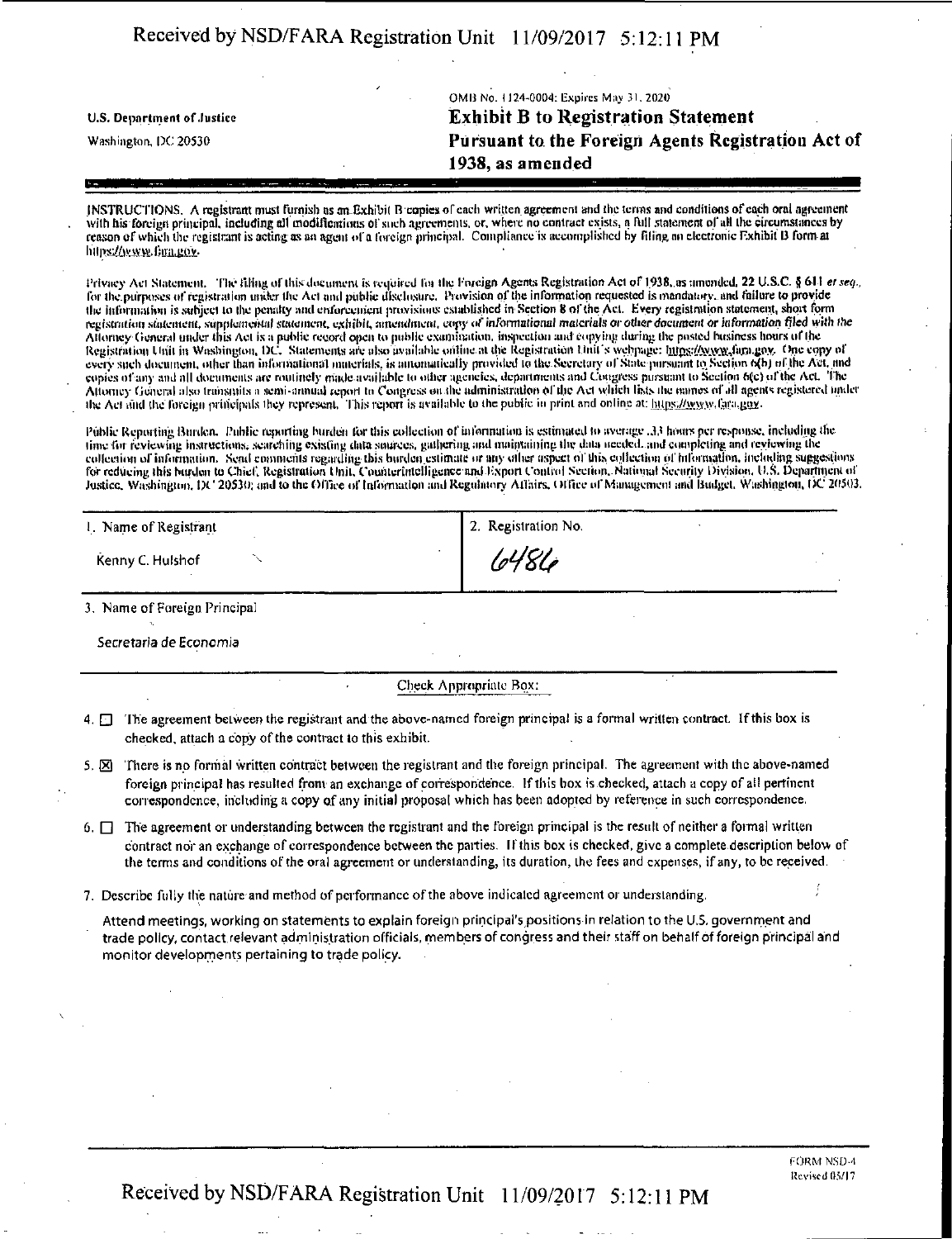8. Describe fully the activities the registrant engages in or proposes to engage in on behalf of the above foreign principal.

Attend meetings, develop statements to explain foreign principal's positions in relation to the U.S.,government and trade policy, contact relevant officials within the Administration, Members of Congress and staff on behalf of foreign principal, and monitor developments pertaining to trade policy.

9. Will the activities on behalf of the above foreign principal include political activities as defined in Section 1(b) ofthe Act and in the footnote below? Yes  $\boxtimes$  No  $\square$ 

If yes, describe all such political activities indicating, among other things, the relations, interests or policies to be influenced together with the means to be employed to achieve this purpose.

Attend meetings, develop statements to explain foreign principal's positions in relation to the U.S. government and trade policy, contact relevant officials within the Administration, Members of Congress and staff on behalf of foreign principal, and monitor developments pertaining to trade policy.

#### EXECUTION

In accordance with 28 U.S.C. § 1746, the undersigned swears or affirms under penalty of perjury that he/she has read the information set forth in this Exhibit B to the registration statement and that he/she is familian with the contents thereof and that such contents are in their entirety true and accurate to the best of his/her knowledge and belief.

 $\bullet$ 

| Date of Exhibit B | Name and Title                                                                                                                                                                                                                                                                                                                                                                                                                                                                                                                                                             | signature |  |
|-------------------|----------------------------------------------------------------------------------------------------------------------------------------------------------------------------------------------------------------------------------------------------------------------------------------------------------------------------------------------------------------------------------------------------------------------------------------------------------------------------------------------------------------------------------------------------------------------------|-----------|--|
|                   | 11. 3 . 20 CT Kenny C. Hulshof, Consultant                                                                                                                                                                                                                                                                                                                                                                                                                                                                                                                                 |           |  |
| party.            | Footnote: "Political activity," as defined in Section 1(0) of the Act, means any activity which the person engaging in selieves will, or that the person intends to, in any bay influence.<br>any agency or official of the Government of the United States or any section of the public within the United States with reference to formulating, adopting, or clusning the<br>domestic or foreign policies of the United States or with feference to the political or public interests, policies, or religions of a government of a foreign country or a loreign political |           |  |

Received by NSD/FARA Registration Unit 11 /09/2017 5:12:11 PM